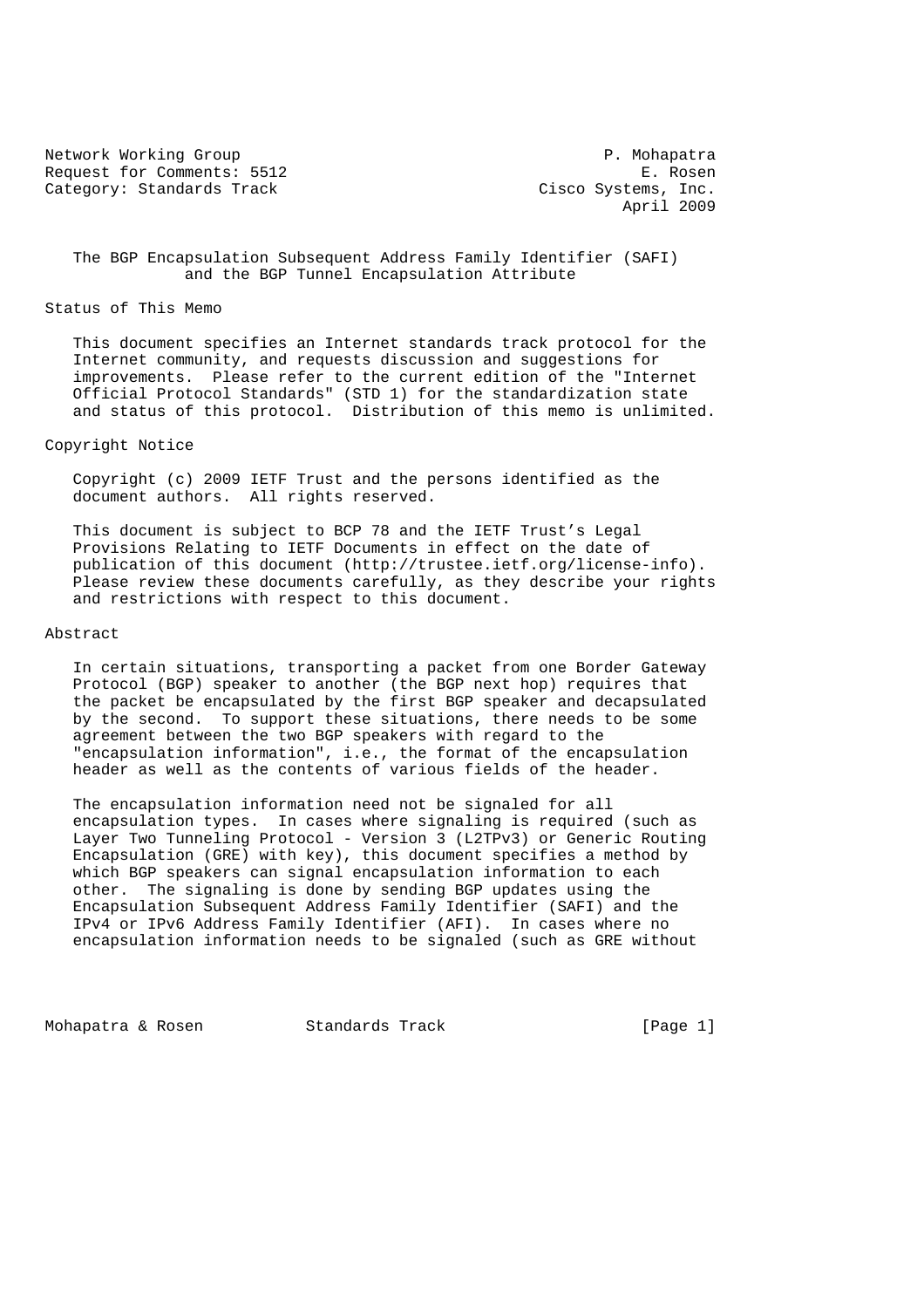key), this document specifies a BGP extended community that can be attached to BGP UPDATE messages that carry payload prefixes in order to indicate the encapsulation protocol type to be used.

Table of Contents

| 2.            |  |
|---------------|--|
| $\mathcal{R}$ |  |
|               |  |
|               |  |
|               |  |
|               |  |
|               |  |
|               |  |
|               |  |
|               |  |
| б.            |  |
| $7_{\circ}$   |  |
| 8.            |  |
|               |  |
|               |  |
|               |  |
|               |  |
|               |  |

# 1. Introduction

 Consider the case of a router R1 forwarding an IP packet P. Let D be P's IP destination address. R1 must look up D in its forwarding table. Suppose that the "best match" route for D is route Q, where Q is a BGP-distributed route whose "BGP next hop" is router R2. And suppose further that the routers along the path from R1 to R2 have entries for R2 in their forwarding tables, but do NOT have entries for D in their forwarding tables. For example, the path from R1 to R2 may be part of a "BGP-free core", where there are no BGP distributed routes at all in the core. Or, as in [MESH], D may be an IPv4 address while the intermediate routers along the path from R1 to R2 may support only IPv6.

 In cases such as this, in order for R1 to properly forward packet P, it must encapsulate P and send P "through a tunnel" to R2. For example, R1 may encapsulate P using GRE, L2TPv3, IP in IP, etc., where the destination IP address of the encapsulation header is the address of R2.

 In order for R1 to encapsulate P for transport to R2, R1 must know what encapsulation protocol to use for transporting different sorts of packets to R2. R1 must also know how to fill in the various

Mohapatra & Rosen Standards Track (Page 2)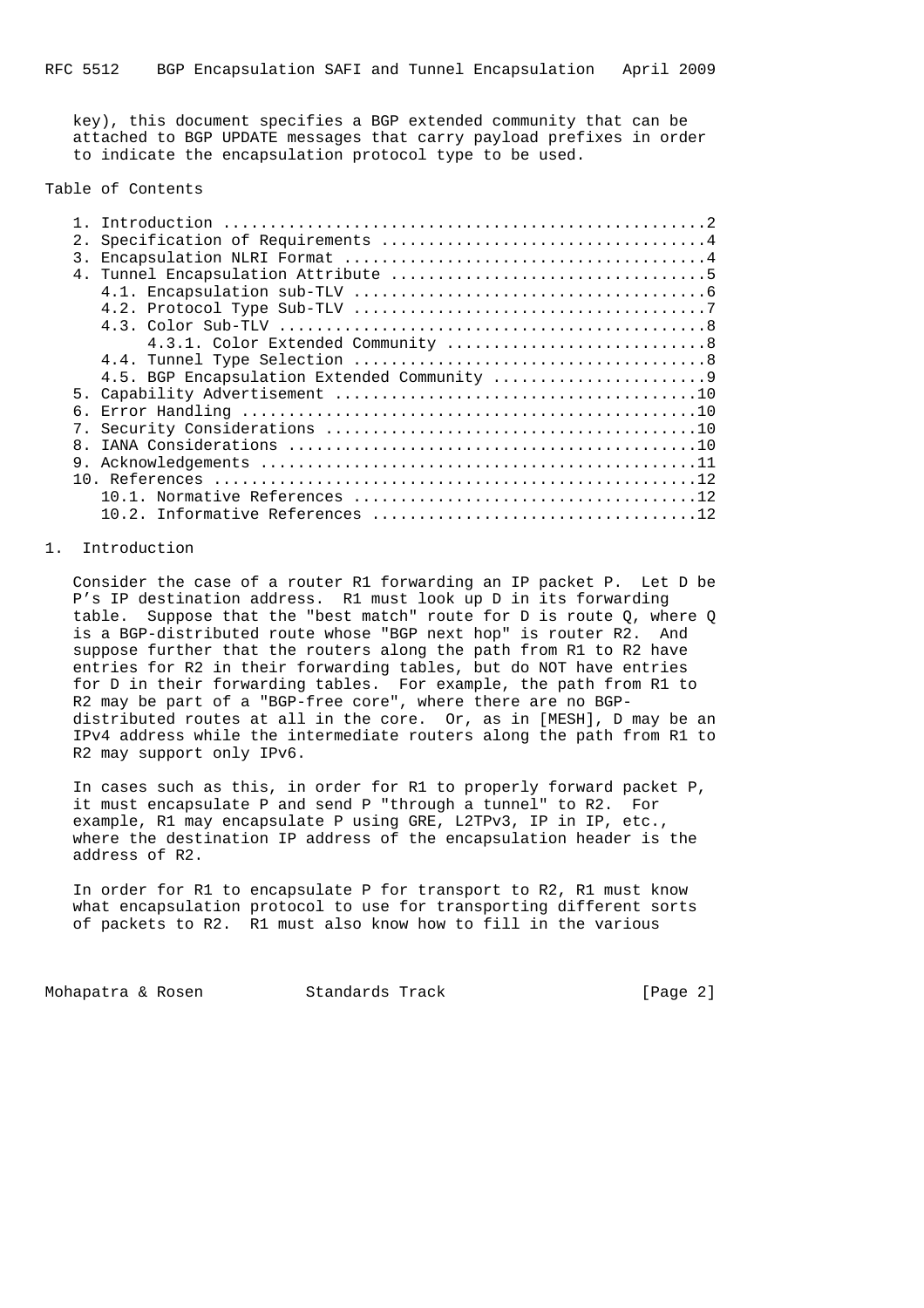fields of the encapsulation header. With certain encapsulation types, this knowledge may be acquired by default or through manual configuration. Other encapsulation protocols have fields such as session id, key, or cookie that must be filled in. It would not be desirable to require every BGP speaker to be manually configured with the encapsulation information for every one of its BGP next hops.

 In this document, we specify a way in which BGP itself can be used by a given BGP speaker to tell other BGP speakers, "if you need to encapsulate packets to be sent to me, here's the information you need to properly form the encapsulation header". A BGP speaker signals this information to other BGP speakers by using a distinguished SAFI value, the Encapsulation SAFI. The Encapsulation SAFI can be used with the AFI for IPv4 or with the AFI for IPv6. The IPv4 AFI is used when the encapsulated packets are to be sent using  $IPv4$ ; the IPv6 AFI is used when the encapsulated packets are to be sent using IPv6.

 In a given BGP update, the Network Layer Reachability Information (NLRI) of the Encapsulation SAFI consists of the IP address (in the family specified by the AFI) of the originator of that update. The encapsulation information is specified in the BGP "tunnel encapsulation attribute" (specified herein). This attribute specifies the encapsulation protocols that may be used as well as whatever additional information (if any) is needed in order to properly use those protocols. Other attributes, e.g., communities or extended communities, may also be included.

 Since the encapsulation information is coded as an attribute, one could ask whether a new SAFI is really required. After all, a BGP speaker could simply attach the tunnel encapsulation attribute to each prefix (like Q in our example) that it advertises. But with that technique, any change in the encapsulation information would cause a very large number of updates. Unless one really wants to specify different encapsulation information for each prefix, it is much better to have a mechanism in which a change in the encapsulation information causes a BGP speaker to advertise only a single update. Conversely, when prefixes get modified, the tunnel encapsulation information need not be exchanged.

 In this specification, a single SAFI is used to carry information for all encapsulation protocols. One could have taken an alternative approach of defining a new SAFI for each encapsulation protocol. However, with the specified approach, encapsulation information can pass transparently and automatically through intermediate BGP speakers (e.g., route reflectors) that do not necessarily understand the encapsulation information. This works because the encapsulation attribute is defined as an optional transitive attribute. New encapsulations can thus be added without the need to reconfigure any

Mohapatra & Rosen Standards Track (Page 3)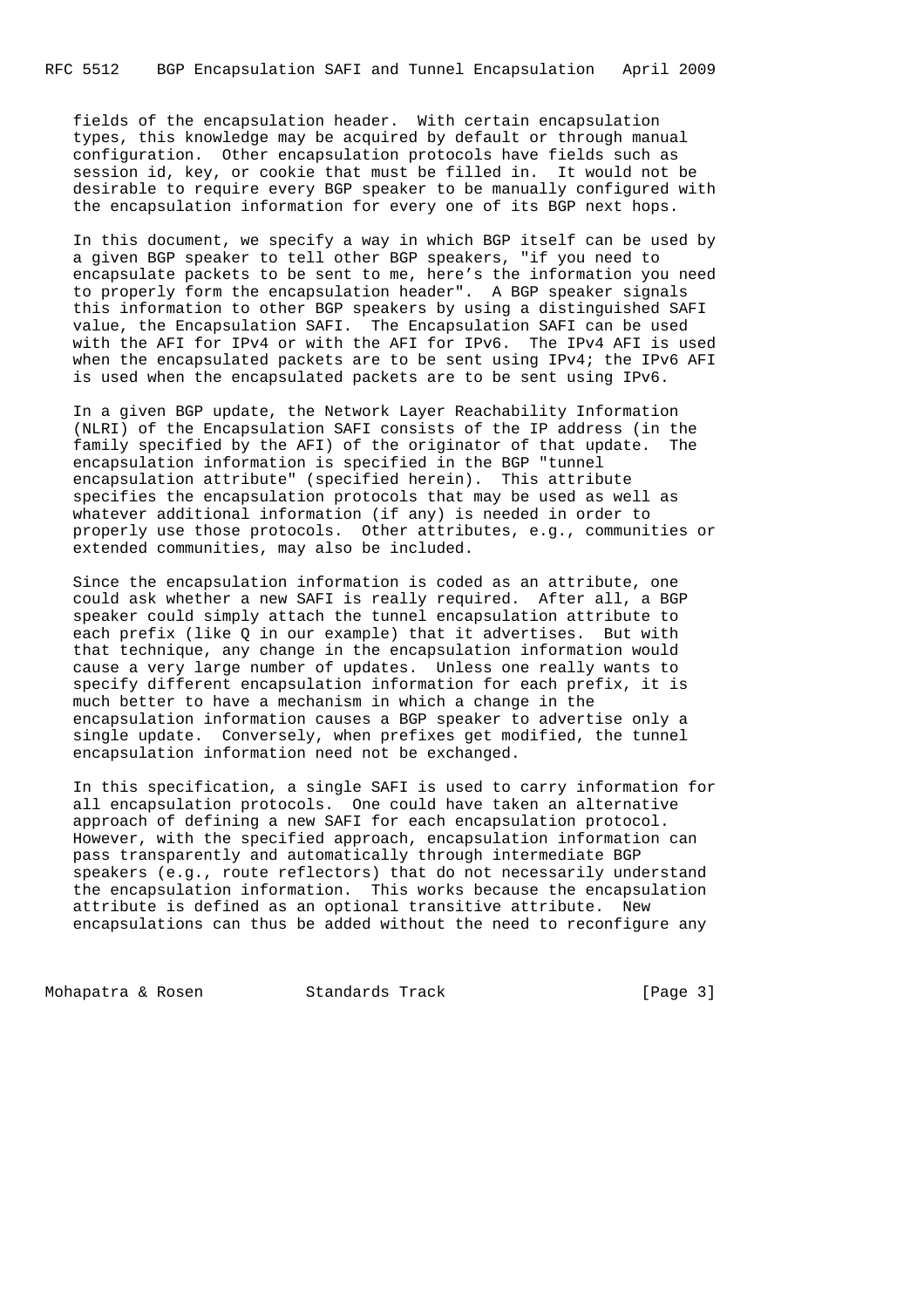intermediate BGP system. If adding a new encapsulation required using a new SAFI, the information for that encapsulation would not pass through intermediate BGP systems unless those systems were reconfigured to support the new SAFI.

 For encapsulation protocols where no encapsulation information needs to be signaled (such as GRE without key), the egress router MAY still want to specify the protocol to use for transporting packets from the ingress router. This document specifies a new BGP extended community that can be attached to UPDATE messages that carry payload prefixes for this purpose.

2. Specification of Requirements

 The key words "MUST", "MUST NOT", "REQUIRED", "SHALL", "SHALL NOT", "SHOULD", "SHOULD NOT", "RECOMMENDED", "MAY", and "OPTIONAL" in this document are to be interpreted as described in [RFC2119].

3. Encapsulation NLRI Format

 The NLRI, defined below, is carried in BGP UPDATE messages [RFC4271] using BGP multiprotocol extensions [RFC4760] with an AFI of 1 or 2 (IPv4 or IPv6) [IANA-AF] and a SAFI value of 7 (called an Encapsulation SAFI).

 The NLRI is encoded in a format defined in Section 5 of [RFC4760] (a 2-tuple of the form <length, value>). The value field is structured as follows:

> +-----------------------------------------------+ | Endpoint Address (Variable) | +-----------------------------------------------+

 - Endpoint Address: This field identifies the BGP speaker originating the update. It is typically one of the interface addresses configured at the router. The length of the endpoint address is dependent on the AFI being advertised. If the AFI is set to IPv4 (1), then the endpoint address is a 4-octet IPv4 address, whereas if the AFI is set to IPv6 (2), the endpoint address is a 16-octet IPv6 address.

 An update message that carries the MP\_REACH\_NLRI or MP\_UNREACH\_NLRI attribute with the Encapsulation SAFI MUST also carry the BGP mandatory attributes: ORIGIN, AS\_PATH, and LOCAL\_PREF (for IBGP neighbors), as defined in [RFC4271]. In addition, such an update message can also contain any of the BGP optional attributes, like the Community or Extended Community attribute, to influence an action on the receiving speaker.

Mohapatra & Rosen Standards Track (Page 4)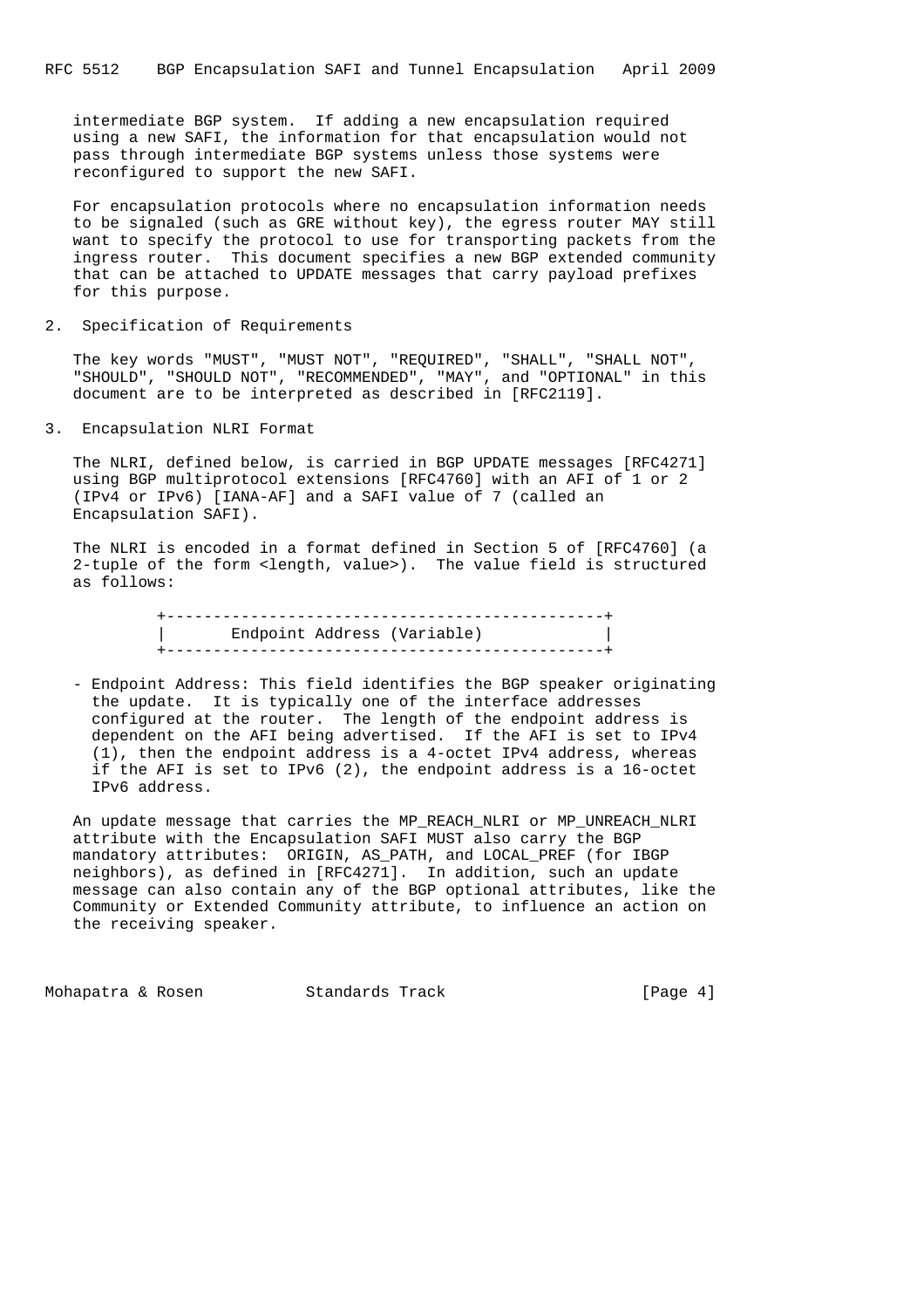When a BGP speaker advertises the Encapsulation NLRI via BGP, it uses its own address as the BGP nexthop in the MP\_REACH\_NLRI or MP UNREACH NLRI attribute. The nexthop address is set based on the AFI in the attribute. For example, if the AFI is set to IPv4 (1), the nexthop is encoded as a 4-byte IPv4 address. If the AFI is set to IPv6 (2), the nexthop is encoded as a 16-byte IPv6 address of the router. On the receiving router, the BGP nexthop of such an update message is validated by performing a recursive route lookup operation in the routing table.

 Bestpath selection of Encapsulation NLRIs is governed by the decision process outlined in Section 9.1 of [RFC4271]. The encapsulation data carried through other attributes in the message are to be used by the receiving router only if the NLRI has a bestpath.

4. Tunnel Encapsulation Attribute

 The Tunnel Encapsulation attribute is an optional transitive attribute that is composed of a set of Type-Length-Value (TLV) encodings. The type code of the attribute is 23. Each TLV contains information corresponding to a particular tunnel technology. The TLV is structured as follows:

 $0$  1 2 3 0 1 2 3 4 5 6 7 8 9 0 1 2 3 4 5 6 7 8 9 0 1 2 3 4 5 6 7 8 9 0 1 +-+-+-+-+-+-+-+-+-+-+-+-+-+-+-+-+-+-+-+-+-+-+-+-+-+-+-+-+-+-+-+-+ | Tunnel Type (2 Octets) | Length (2 Octets) | +-+-+-+-+-+-+-+-+-+-+-+-+-+-+-+-+-+-+-+-+-+-+-+-+-+-+-+-+-+-+-+-+ | | | Value | | | +-+-+-+-+-+-+-+-+-+-+-+-+-+-+-+-+-+-+-+-+-+-+-+-+-+-+-+-+-+-+-+-+

- \* Tunnel Type (2 octets): identifies the type of tunneling technology being signaled. This document defines the following types:
	- L2TPv3 over IP [RFC3931]: Tunnel Type = 1 - GRE [RFC2784]: Tunnel Type = 2 - IP in IP [RFC2003] [RFC4213]: Tunnel Type = 7

Unknown types are to be ignored and skipped upon receipt.

- \* Length (2 octets): the total number of octets of the value field.
- \* Value (variable): comprised of multiple sub-TLVs. Each sub-TLV consists of three fields: a 1-octet type, 1-octet length, and zero or more octets of value. The sub-TLV is structured as follows:

Mohapatra & Rosen Standards Track (Page 5)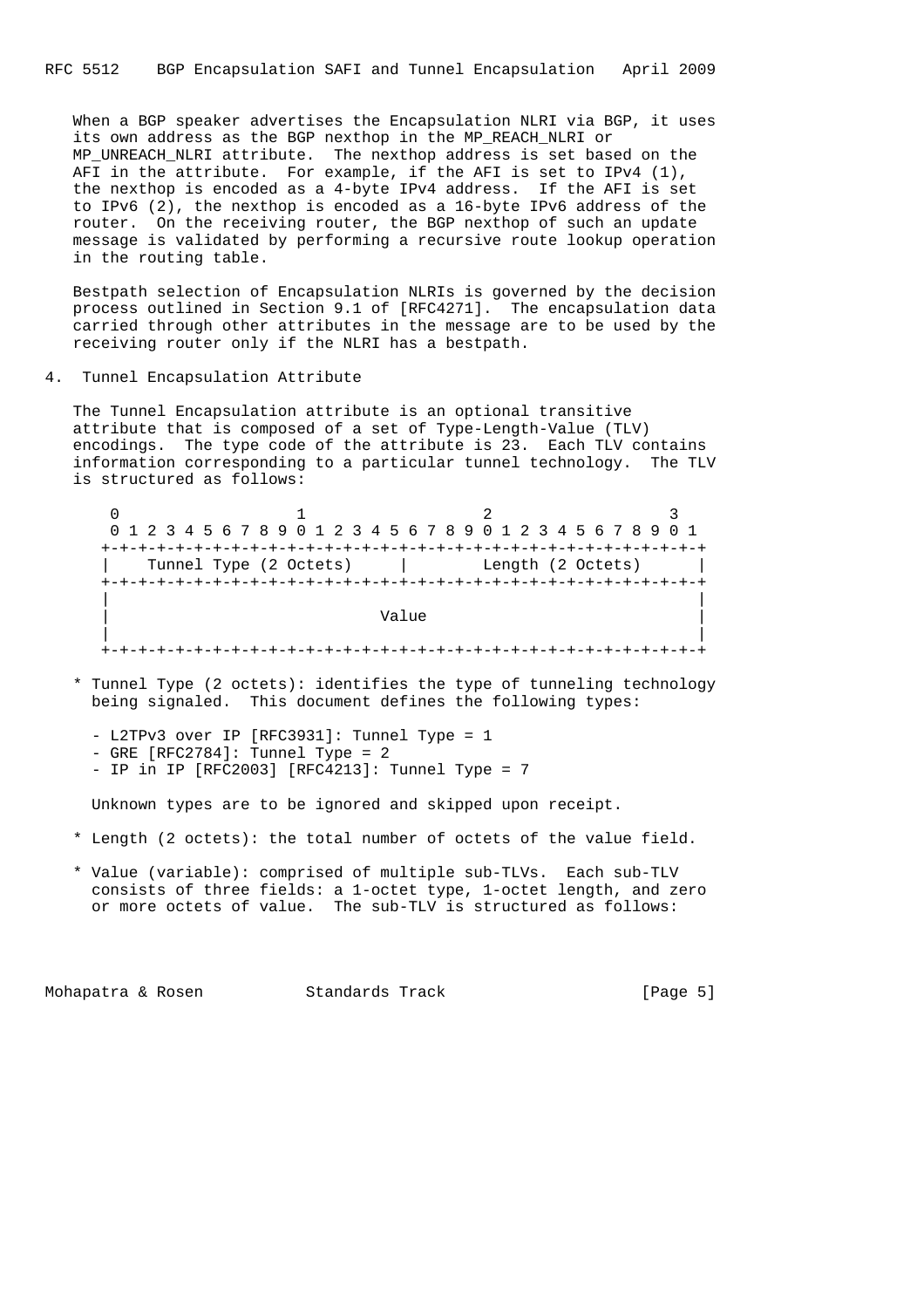| Sub-TLV Type (1 Octet)   |
|--------------------------|
| Sub-TLV Length (1 Octet) |
| Sub-TLV Value (Variable) |

- \* Sub-TLV Type (1 octet): each sub-TLV type defines a certain property about the tunnel TLV that contains this sub-TLV. The following are the types defined in this document:
	- Encapsulation: sub-TLV type = 1
	- Protocol type: sub-TLV type = 2
	- Color: sub-TLV type = 4

 When the TLV is being processed by a BGP speaker that will be performing encapsulation, any unknown sub-TLVs MUST be ignored and skipped. However, if the TLV is understood, the entire TLV MUST NOT be ignored just because it contains an unknown sub-TLV.

- \* Sub-TLV Length (1 octet): the total number of octets of the sub-TLV value field.
- \* Sub-TLV Value (variable): encodings of the value field depend on the sub-TLV type as enumerated above. The following sub-sections define the encoding in detail.
- 4.1. Encapsulation Sub-TLV

 The syntax and semantics of the encapsulation sub-TLV is determined by the tunnel type of the TLV that contains this sub-TLV.

When the tunnel type of the TLV is L2TPv3 over IP, the following is the structure of the value field of the encapsulation sub-TLV:

 $0$  1 2 3 0 1 2 3 4 5 6 7 8 9 0 1 2 3 4 5 6 7 8 9 0 1 2 3 4 5 6 7 8 9 0 1 +-+-+-+-+-+-+-+-+-+-+-+-+-+-+-+-+-+-+-+-+-+-+-+-+-+-+-+-+-+-+-+-+ Session ID (4 octets) +-+-+-+-+-+-+-+-+-+-+-+-+-+-+-+-+-+-+-+-+-+-+-+-+-+-+-+-+-+-+-+-+ | | Cookie (Variable) | | +-+-+-+-+-+-+-+-+-+-+-+-+-+-+-+-+-+-+-+-+-+-+-+-+-+-+-+-+-+-+-+-+

Mohapatra & Rosen Standards Track [Page 6]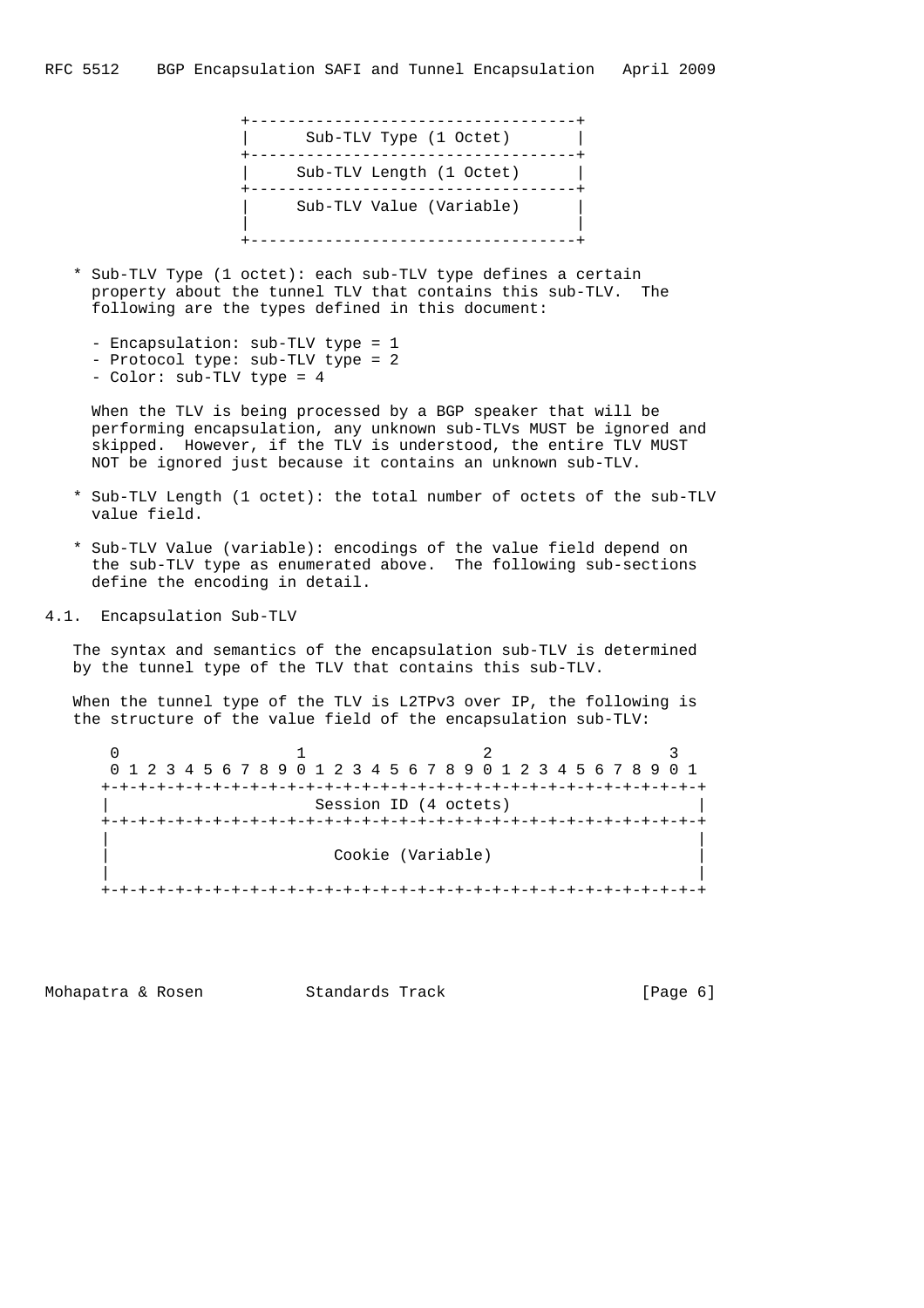- \* Session ID: a non-zero 4-octet value locally assigned by the advertising router that serves as a lookup key in the incoming packet's context.
- \* Cookie: an optional, variable length (encoded in octets -- 0 to 8 octets) value used by L2TPv3 to check the association of a received data message with the session identified by the Session ID. Generation and usage of the cookie value is as specified in [RFC3931].

 The length of the cookie is not encoded explicitly, but can be calculated as (sub-TLV length - 4).

 When the tunnel type of the TLV is GRE, the following is the structure of the value field of the encapsulation sub-TLV:

0  $1$  2 3 0 1 2 3 4 5 6 7 8 9 0 1 2 3 4 5 6 7 8 9 0 1 2 3 4 5 6 7 8 9 0 1 +-+-+-+-+-+-+-+-+-+-+-+-+-+-+-+-+-+-+-+-+-+-+-+-+-+-+-+-+-+-+-+-+ GRE Key (4 octets) +-+-+-+-+-+-+-+-+-+-+-+-+-+-+-+-+-+-+-+-+-+-+-+-+-+-+-+-+-+-+-+-+

 \* GRE Key: 4-octet field [RFC2890] that is generated by the advertising router. The actual method by which the key is obtained is beyond the scope of this document. The key is inserted into the GRE encapsulation header of the payload packets sent by ingress routers to the advertising router. It is intended to be used for identifying extra context information about the received payload.

 Note that the key is optional. Unless a key value is being advertised, the GRE encapsulation sub-TLV MUST NOT be present.

## 4.2. Protocol Type Sub-TLV

 The protocol type sub-TLV MAY be encoded to indicate the type of the payload packets that will be encapsulated with the tunnel parameters that are being signaled in the TLV. The value field of the sub-TLV contains a 2-octet protocol type that is one of the types defined in [IANA-AF] as ETHER TYPEs.

 For example, if we want to use three L2TPv3 sessions, one carrying IPv4 packets, one carrying IPv6 packets, and one carrying MPLS packets, the egress router will include three TLVs of L2TPv3 encapsulation type, each specifying a different Session ID and a different payload type. The protocol type sub-TLV for these will be IPv4 (protocol type = 0x0800), IPv6 (protocol type = 0x86dd), and MPLS (protocol type = 0x8847), respectively. This informs the ingress routers of the appropriate encapsulation information to use

Mohapatra & Rosen Standards Track [Page 7]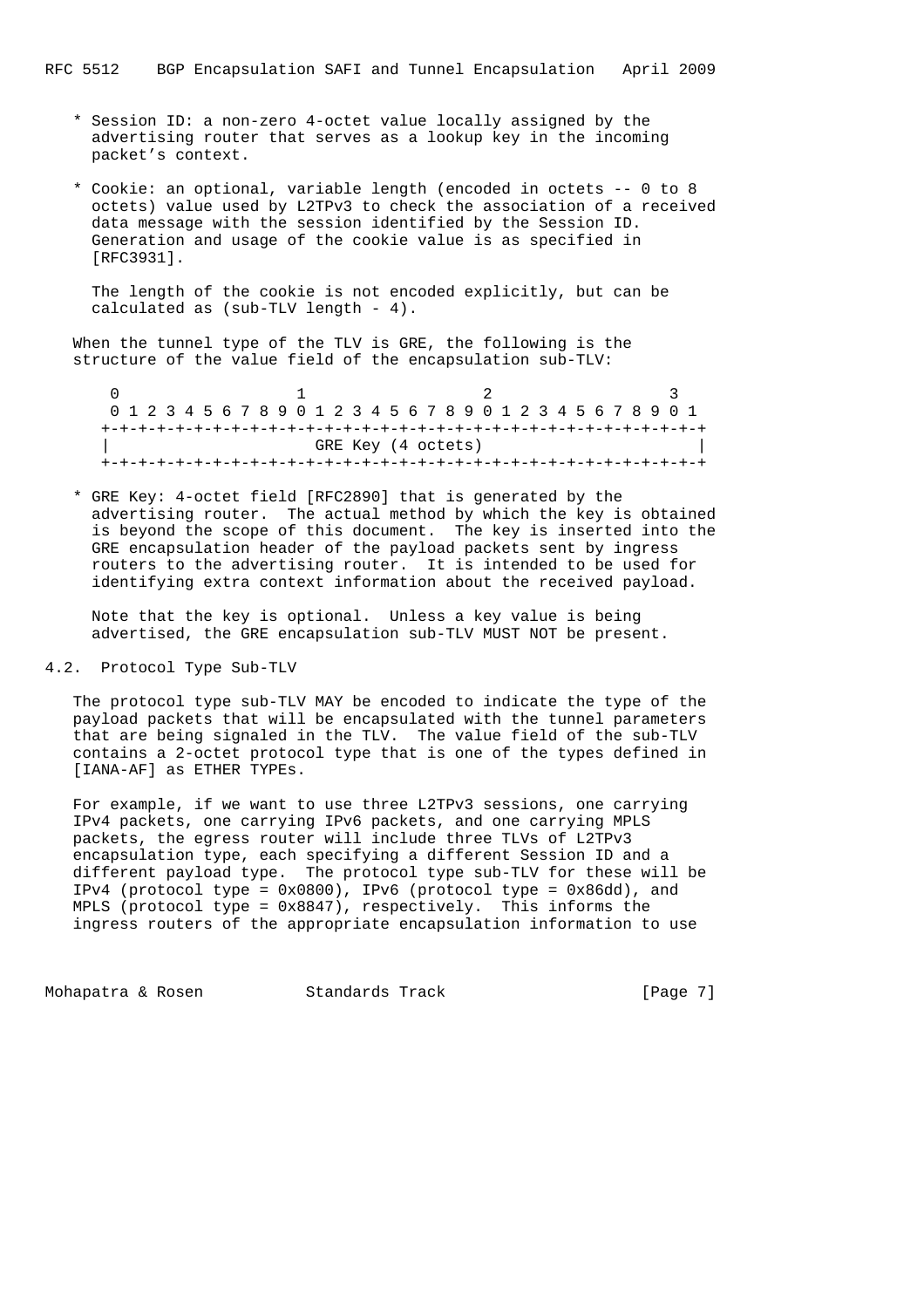with each of the given protocol types. Insertion of the specified Session ID at the ingress routers allows the egress to process the incoming packets correctly, according to their protocol type.

 Inclusion of this sub-TLV depends on the tunnel type. It MUST be encoded for L2TPv3 tunnel type. On the other hand, the protocol type sub-TLV is not required for IP in IP or GRE tunnels.

## 4.3. Color Sub-TLV

 The color sub-TLV MAY be encoded as a way to color the corresponding tunnel TLV. The value field of the sub-TLV contains an extended community that is defined as follows:

## 4.3.1. Color Extended Community

 The Color Extended Community is an opaque extended community [RFC4360] with the following encoding:

|               |      | 0 1 2 3 4 5 6 7 8 9 0 1 2 3 4 5 6 7 8 9 0 1 2 3 4 5 6 7 8 9 0 1 |  |
|---------------|------|-----------------------------------------------------------------|--|
|               |      |                                                                 |  |
| $0 \times 03$ | 0x0b | Reserved                                                        |  |
|               |      |                                                                 |  |
|               |      | Color Value                                                     |  |
|               |      |                                                                 |  |

 The value of the high-order octet of the extended type field is 0x03, which indicates it is transitive. The value of the low-order octet of the extended type field for this community is 0x0b. The color value is user defined and configured locally on the routers. The same Color Extended Community can then be attached to the UPDATE messages that contain payload prefixes. This way, the BGP speaker can express the fact that it expects the packets corresponding to these payload prefixes to be received with a particular tunnel encapsulation header.

## 4.4. Tunnel Type Selection

 A BGP speaker may include multiple tunnel TLVs in the tunnel attribute. The receiving speaker MAY have local policies defined to choose different tunnel types for different sets/types of payload prefixes received from the same BGP speaker. For instance, if a BGP speaker includes both L2TPv3 and GRE tunnel types in the tunnel attribute and it also advertises IPv4 and IPv6 prefixes, the ingress router may have local policy defined to choose L2TPv3 for IPv4 prefixes (provided the protocol type received in the tunnel attribute matches) and GRE for IPv6 prefixes.

Mohapatra & Rosen Standards Track (Page 8)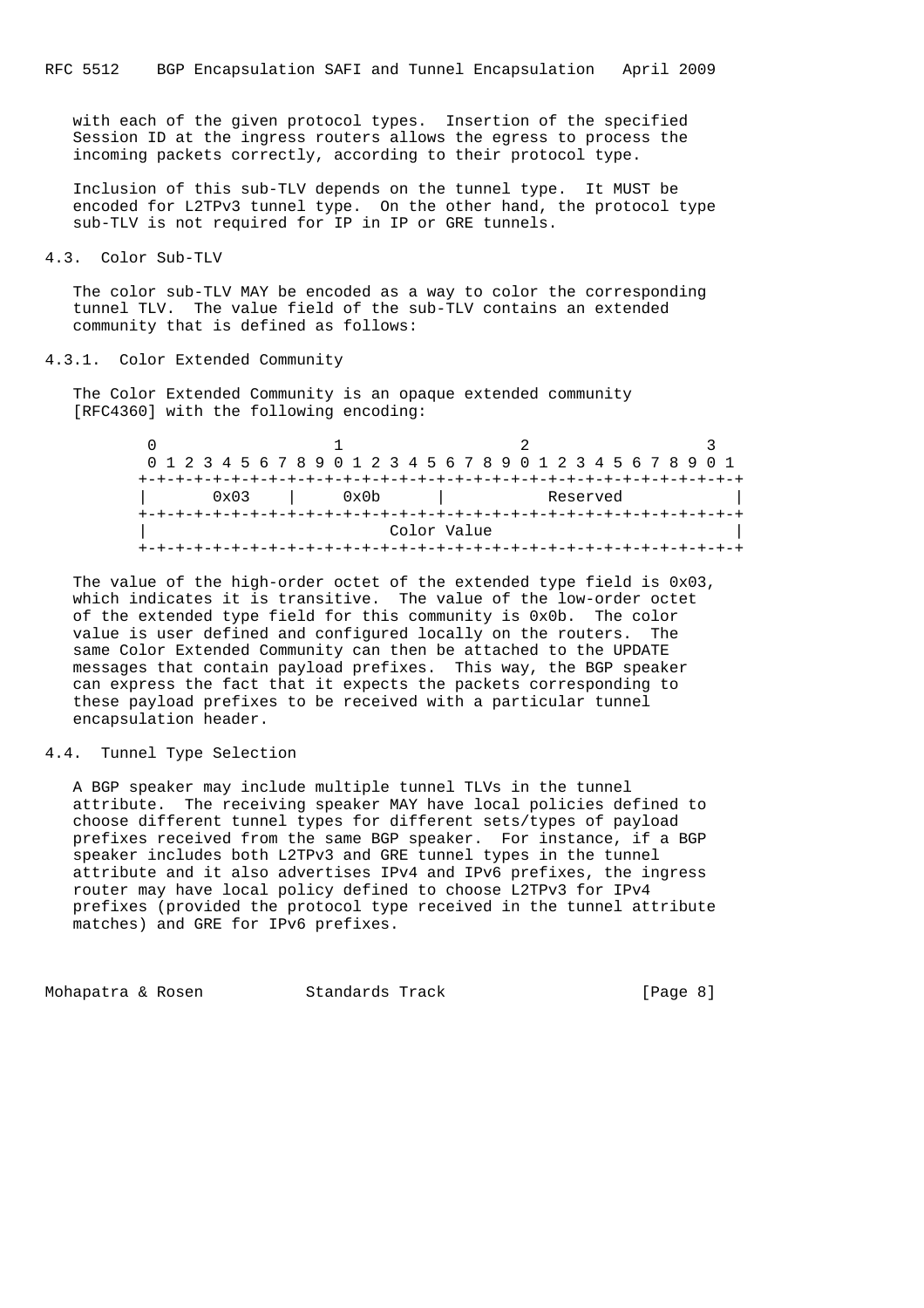Additionally, the Encapsulation SAFI UPDATE message can contain a color sub-TLV for some or all of the tunnel TLVs. The BGP speaker SHOULD then attach a Color Extended Community to payload prefixes to select the appropriate tunnel types.

 In a multi-vendor deployment that has routers supporting different tunneling technologies, including color sub-TLV to the Encapsulation SAFI UPDATE message can serve as a classification mechanism (for example, set A of routers for GRE and set B of routers for L2TPv3). The ingress router can then choose the encapsulation data appropriately while sending packets to an egress router.

 If a BGP speaker originates an update for prefix P with color C and with itself as the next hop, then it MUST also originate an Encapsulation SAFI update that contains the color C.

 Suppose that a BGP speaker receives an update for prefix P with color C, that the BGP decision procedure has selected the route in that update as the best route to P, and that the next hop is node N, but that an Encapsulation SAFI update originating from node N containing color C has not been received. In this case, no route to P will be installed in the forwarding table unless and until the corresponding Encapsulation SAFI update is received, or the BGP decision process selects a different route.

 Suppose that a BGP speaker receives an "uncolored" update for prefix P, with next hop N, and that the BGP speaker has also received an Encapsulation SAFI originated by N, specifying one or more encapsulations that may or may not be colored. In this case, the choice of encapsulation is a matter of local policy. The only "default policy" necessary is to choose one of the encapsulations supported by the speaker.

4.5. BGP Encapsulation Extended Community

 Here, we define a BGP opaque extended community that can be attached to BGP UPDATE messages to indicate the encapsulation protocol to be used for sending packets from an ingress router to an egress router. Considering our example from the Section 1, R2 MAY include this extended community, specifying a particular tunnel type to be used in the UPDATE message that carries route  $Q$  to R1. This is useful if there is no explicit encapsulation information to be signaled using the Encapsulation SAFI for a tunneling protocol (such as GRE without key).

Mohapatra & Rosen Standards Track [Page 9]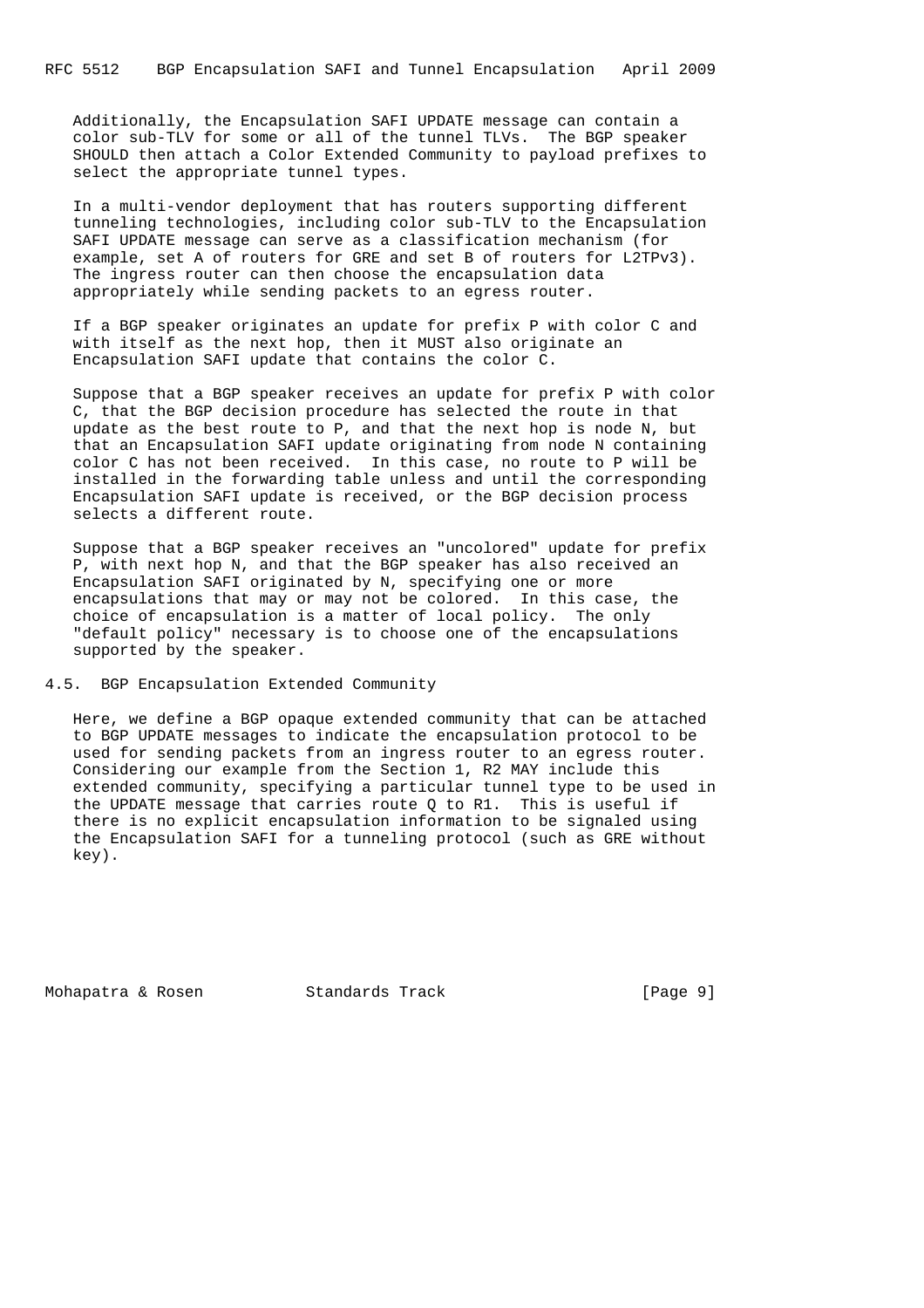|  |  |               |  |  |                           |  |      |  |  |  |  |  |             |  |  | 0 1 2 3 4 5 6 7 8 9 0 1 2 3 4 5 6 7 8 9 0 1 2 3 4 5 6 7 8 9 0 1 |  |
|--|--|---------------|--|--|---------------------------|--|------|--|--|--|--|--|-------------|--|--|-----------------------------------------------------------------|--|
|  |  |               |  |  |                           |  |      |  |  |  |  |  |             |  |  |                                                                 |  |
|  |  | $0 \times 03$ |  |  |                           |  | 0x0c |  |  |  |  |  | Reserved    |  |  |                                                                 |  |
|  |  |               |  |  | +-+-+-+-+-+-+-+-+-+-+-+-+ |  |      |  |  |  |  |  |             |  |  |                                                                 |  |
|  |  |               |  |  | Reserved                  |  |      |  |  |  |  |  | Tunnel Type |  |  |                                                                 |  |
|  |  |               |  |  |                           |  |      |  |  |  |  |  |             |  |  |                                                                 |  |

 The value of the high-order octet of the extended type field is 0x03, which indicates it's transitive. The value of the low-order octet of the extended type field is 0x0c.

 The last two octets of the value field encode a tunnel type as defined in this document.

 For interoperability, a speaker supporting Encapsulation SAFI MUST implement the Encapsulation Extended Community.

# 5. Capability Advertisement

 A BGP speaker that wishes to exchange tunnel endpoint information must use the Multiprotocol Extensions Capability Code as defined in [RFC4760], to advertise the corresponding (AFI, SAFI) pair.

## 6. Error Handling

 When a BGP speaker encounters an error while parsing the tunnel encapsulation attribute, the speaker MUST treat the UPDATE as a withdrawal of existing routes to the included Encapsulation SAFI NLRIs, or discard the UPDATE if no such routes exist. A log entry should be raised for local analysis.

7. Security Considerations

 Security considerations applicable to softwires can be found in the mesh framework [MESH]. In general, security issues of the tunnel protocols signaled through Encapsulation SAFI are inherited.

 If a third party is able to modify any of the information that is used to form encapsulation headers, to choose a tunnel type, or to choose a particular tunnel for a particular payload type, user data packets may end up getting misrouted, misdelivered, and/or dropped.

8. IANA Considerations

 IANA assigned value 7 from the "Subsequent Address Family" Registry, in the "Standards Action" range, to "Encapsulation SAFI", with this document as the reference.

Mohapatra & Rosen Standards Track [Page 10]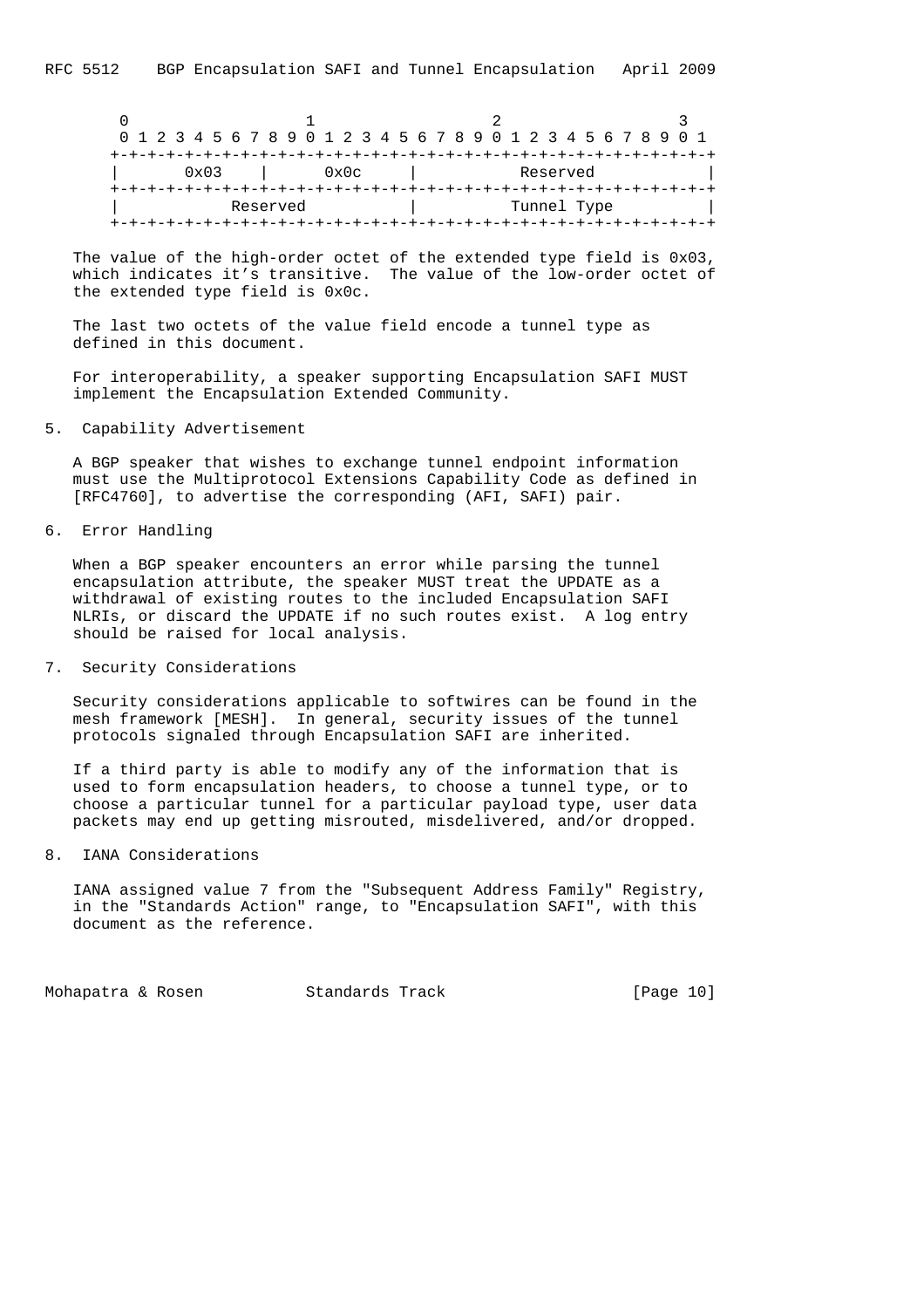IANA assigned value 23 from the "BGP Path Attributes" Registry, to "Tunnel Encapsulation Attribute", with this document as the reference.

 IANA assigned two new values from the "BGP Opaque Extended Community" type Registry. Both are from the transitive range. The first new value is called "Color Extended Community" (0x030b), and the second is called "Encapsulation Extended Community"(0x030c). This document is the reference for both assignments.

 IANA set up a registry for "BGP Tunnel Encapsulation Attribute Tunnel Types". This is a registry of two-octet values (0-65535), to be assigned on a first-come, first-served basis. The initial assignments are as follows:

| Tunnel Name    | Type |
|----------------|------|
|                |      |
| L2TPv3 over IP |      |
| GR F.          |      |
| TP in TP       |      |

 IANA set up a registry for "BGP Tunnel Encapsulation Attribute Sub- TLVs". This is a registry of 1-octet values (0-255), to be assigned on a "standards action/early allocation" basis. This document is the reference. The initial assignments are:

| Sub-TLV name  | Type |
|---------------|------|
|               |      |
| Encapsulation |      |
| Protocol Type | Ω    |
| Color         |      |

# 9. Acknowledgements

 This specification builds on prior work by Gargi Nalawade, Ruchi Kapoor, Dan Tappan, David Ward, Scott Wainner, Simon Barber, and Chris Metz. The current authors wish to thank all these authors for their contribution.

 The authors would like to thank John Scudder, Robert Raszuk, Keyur Patel, Chris Metz, Yakov Rekhter, Carlos Pignataro, and Brian Carpenter for their valuable comments and suggestions.

Mohapatra & Rosen Standards Track [Page 11]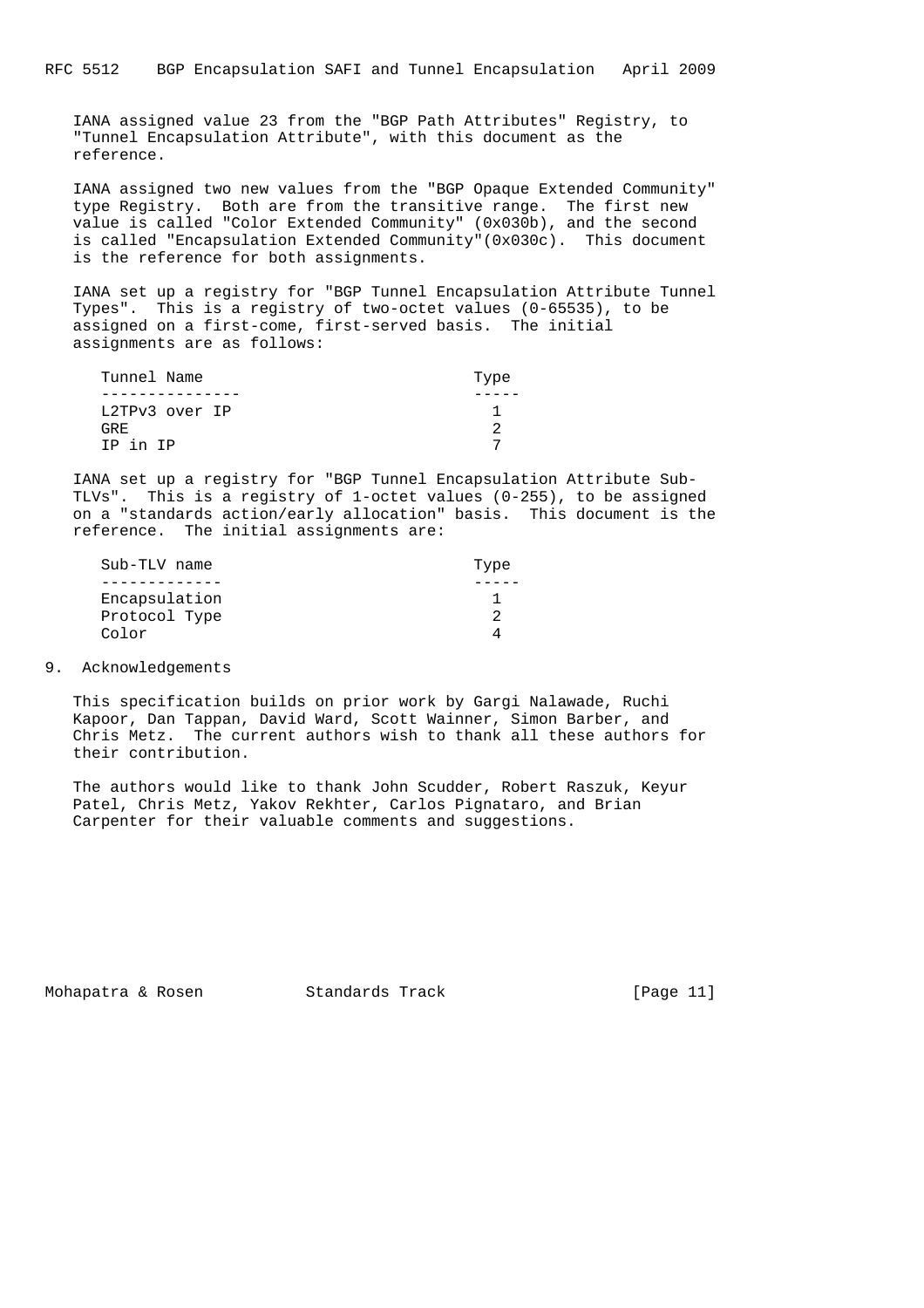10. References

10.1. Normative References

- [RFC4271] Rekhter, Y., Ed., Li, T., Ed., and S. Hares, Ed., "A Border Gateway Protocol 4 (BGP-4)", RFC 4271, January 2006.
- [RFC4760] Bates, T., Chandra, R., Katz, D., and Y. Rekhter, "Multiprotocol Extensions for BGP-4", RFC 4760, January 2007.
- [RFC4360] Sangli, S., Tappan, D., and Y. Rekhter, "BGP Extended Communities Attribute", RFC 4360, February 2006.
- [RFC2119] Bradner, S., "Key words for use in RFCs to Indicate Requirement Levels", BCP 14, RFC 2119, March 1997.
- [RFC3931] Lau, J., Ed., Townsley, M., Ed., and I. Goyret, Ed., "Layer Two Tunneling Protocol - Version 3 (L2TPv3)", RFC 3931, March 2005.
- [RFC2784] Farinacci, D., Li, T., Hanks, S., Meyer, D., and P. Traina, "Generic Routing Encapsulation (GRE)", RFC 2784, March 2000.
- [RFC2890] Dommety, G., "Key and Sequence Number Extensions to GRE", RFC 2890, September 2000.
- [RFC2003] Perkins, C., "IP Encapsulation within IP", RFC 2003, October 1996.
- [RFC4213] Nordmark, E. and R. Gilligan, "Basic Transition Mechanisms for IPv6 Hosts and Routers", RFC 4213, October 2005.
- 10.2. Informative References
	- [IANA-AF] "Address Family Numbers," http://www.iana.org.
	- [MESH] Wu, J., Cui, Y., Metz, C., and E. Rosen, "Softwire Mesh Framework," Work in Progress, February 2009.

Mohapatra & Rosen Standards Track [Page 12]